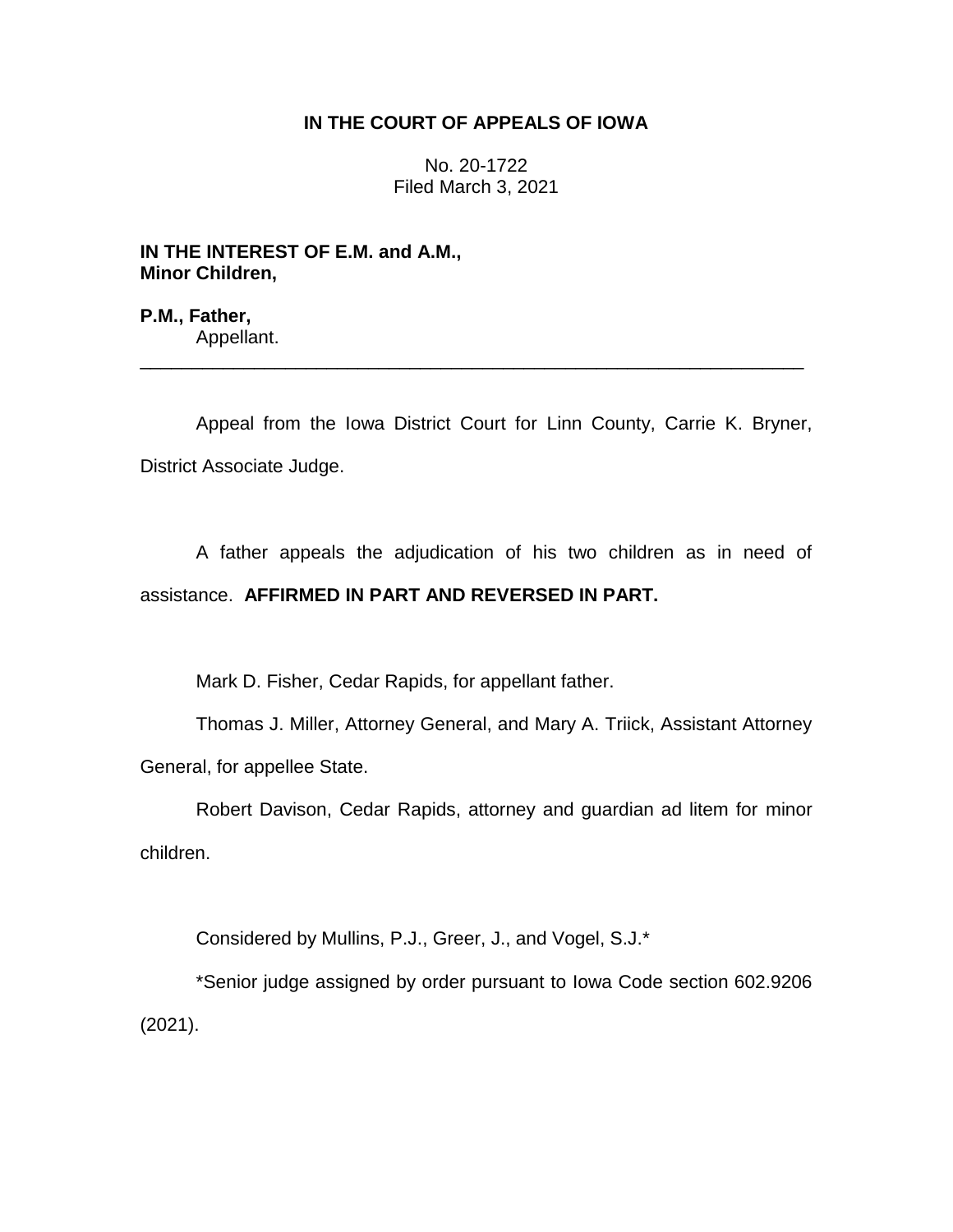## **VOGEL, Senior Judge.**

The father of E.M., born 2013, and A.M., born 2015, appeals the adjudication of the children as in need of assistance (CINA). 1 We review CINA adjudications de novo with our primary focus on the best interests of the children. *In re J.S.*, 846 N.W.2d 36, 40 (Iowa 2014).

This case began in district court, with the mother filing a petition for relief from domestic abuse (which was later dismissed), followed by a petition for dissolution of marriage. A September 18, 2020 temporary order granted the parents joint legal custody of the children, with the mother having physical care.<sup>2</sup> The father was granted visitation every other weekend plus one overnight each week. Although noting the animosity between the parties, the court found "both parties were active participants in the lives of their children."

In early October, the Iowa Department of Human Services (DHS) became involved with the family upon reports that the father was using methamphetamine while caring for the children. In addition, there were concerns the father had guns and knives in his home that were easily accessible to the children. A child-abuse assessment of the allegations was founded against the father for "dangerous substances" but unconfirmed for "denial of critical care." A temporary removal order was entered in juvenile court on November 5, and, on November 6, the State filed a petition alleging the children were in need of assistance. After a December 14 combined removal, adjudication, and dispositional hearing, the children were

 $\overline{a}$ 

2

<sup>&</sup>lt;sup>1</sup> The mother stipulated to the adjudication and does not appeal.

 $2$  The order was entered contingent upon the mother returning with the children from her parents' home in Texas to Iowa. She did so, and a follow-up order dated October 13, 2020, affirmed the remaining terms of the initial order.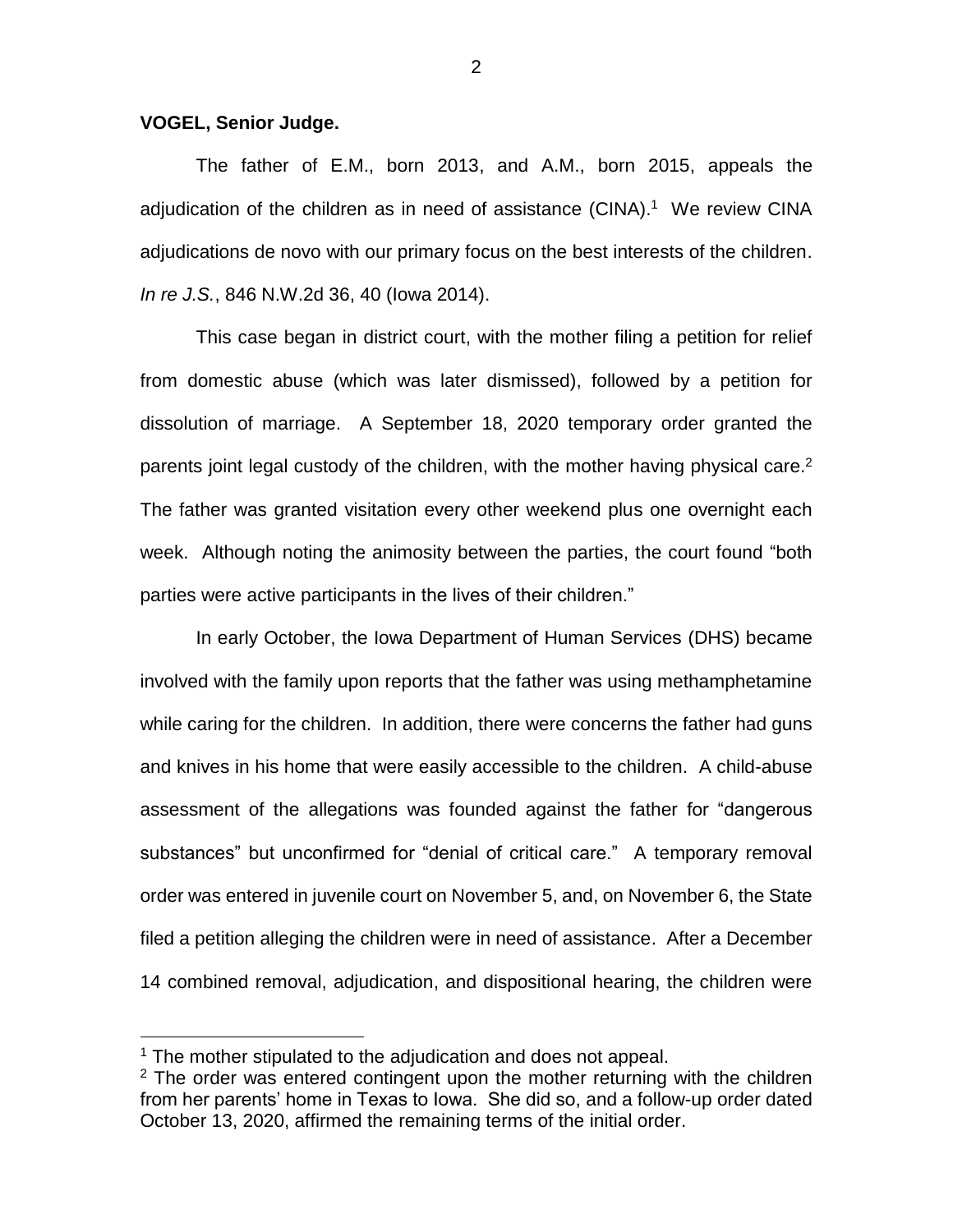adjudicated CINA, pursuant to lowa Code sections  $232.2(6)(c)(2)$ , (n), and (p) (2020). The father appeals.

Iowa Code section 232.2(6)(c)(2) defines a CINA as a child "who has suffered or is imminently likely to suffer harmful effects as a result of . . . the failure of the child's parent . . . to exercise a reasonable degree of care in supervising the child." The father did not specifically address the "imminently likely" portion of the statute but rather claims there was no evidence he "has ever failed to exercise a reasonable degree of care in supervising" because there was no evidence he "actively used any substance while caring for the children."

The father testified he used methamphetamine and marijuana "off and on" for many years and, more specifically, admitted to using methamphetamine "three or four times" during the summer of 2020. Although the father insisted he had not used methamphetamine since August, drug testing he submitted on October 22 was positive for methamphetamine, amphetamines, and marijuana. A DHS worker confirmed the father had care of the children the night before the test was administered. A specific incident resulting from the lack of reasonable care was not presented, nor is it required under the "imminently likely" standard. However, our case law supports that when there is a juxtaposition of using illegal substances while being the sole caretaker of children, intervention of the State to protect the children under section 232.2(6)(c)(2) is justified. *See J.S.*, 846 N.W.2d at 39. A parent who has an unresolved and chronic drug addiction is not a safe placement for a child. *See In re A.B.*, 815 N.W.2d 764, 766 (Iowa 2012).

More, however, is required to be proved for an adjudication under section 232.2(6)(n), which defines a CINA as a child "[w]hose parent's . . . mental capacity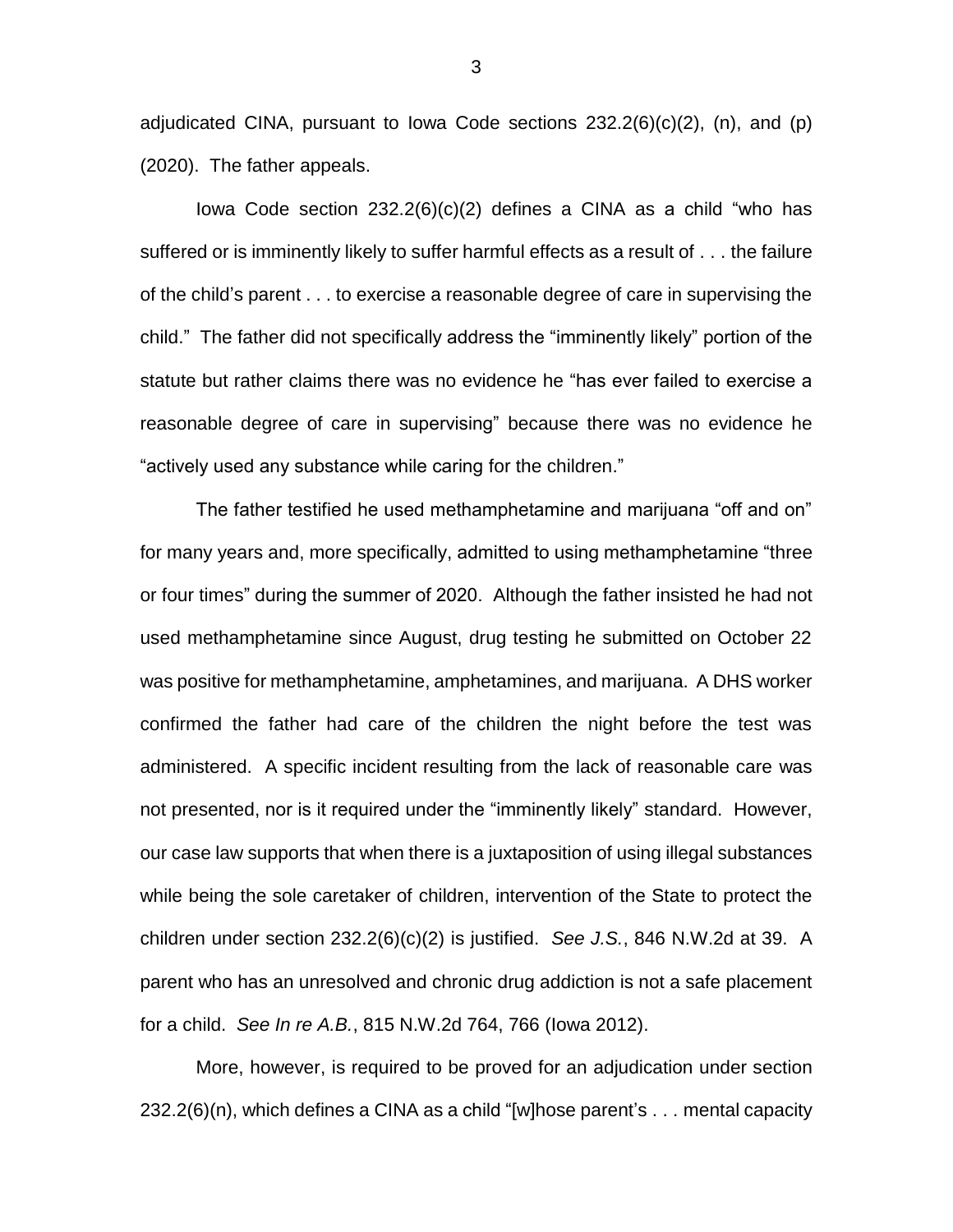or condition . . . or drug or alcohol abuse *results* in the child not receiving adequate care." Iowa Code § 232.2(6)(n) (emphasis added). This section does not include the term "imminently likely" found in section 232.2(6)(c)(2) but rather requires proof of facts that a lack of adequate parental care has already occurred. The father is correct that proof of this element is scant. Although the mother did report to DHS that the children returned from a visit with the father "unkempt" and "hungry," we hesitate to place too much weight on those observations due to the ongoing dissolution of marriage and custody fight. Moreover, although the child-abuse assessment was founded for dangerous substances, it was unconfirmed for denial of critical care. More is required under our "clear and convincing" standard to adjudicate under 232.2(6)(n). We therefore reverse the adjudication as to section 232.2(6)(n).

The final section the court adjudicated under was  $232.2(6)(p)$ , which defines a CINA as a child "[w]hose parent . . . possesses . . . a dangerous substance in the presence of a child." The father asserts there was no evidence to support this finding because there was no proof he ever used illegal substances in the children's presence. However, over the father's continual denials, the drug testing performed the day after the children's last visit with the father conclusively determined the father was using illegal substances during this period and denying it to DHS. In addition, the child abuse assessment referenced above and entered into the record was founded against the father for "dangerous substances" with the safety assessment finding of "unsafe." We affirm the court's findings as to section 232.2(6)(p).

4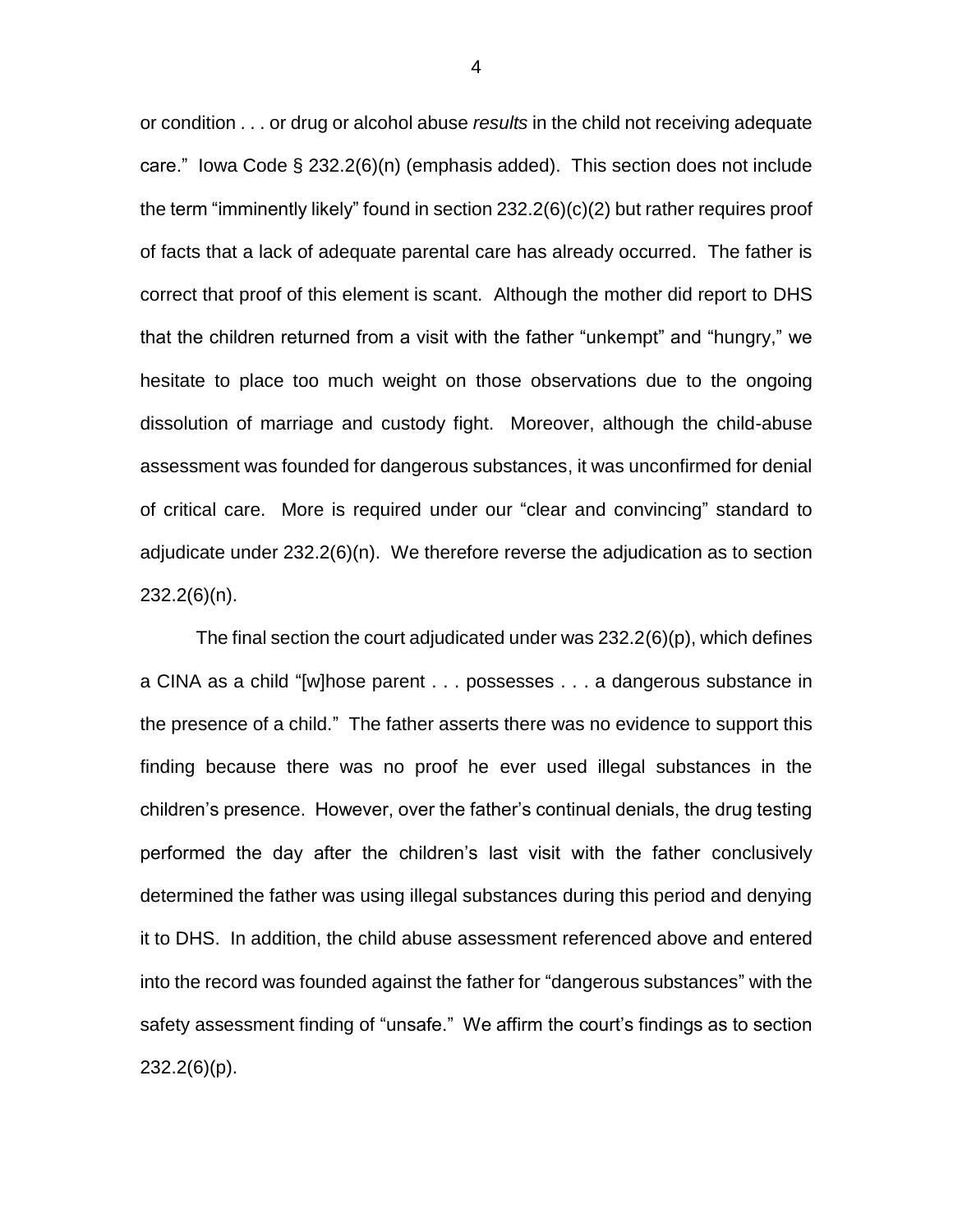Next the father asserts that even if the adjudication is affirmed, the evidence did not support that removal was necessary. However, we cannot go back in time and restore custody based on alleged errors in the initial removal order. *See In re Meek,* 236 N.W.2d 284, 288 (Iowa 1975). He also claims continued removal is not necessary to protect the children and his visitation should revert to unsupervised visits every other weekend and one mid-week overnight visit, as provided for in the temporary dissolution of marriage order. However, the temporary order was entered prior to the father testing positive for using illegal substances after having the children in his care. While the father continued to deny he needed any type of substance-abuse counseling or treatment at the December hearing, to his credit, he said he "wouldn't object to such treatment." We find no reason to disturb the juvenile court visitation restrictions until the father shows he has complied with the protective provisions of the juvenile court order.

After the close of the evidence, the juvenile court summarized its decision

as:

I see a lot of family law undercurrent here, which is not what we're doing here in Juvenile Court. But what is extraordinarily concerning to me is the fact that we had a UA positive for meth during such time that the father is stating he was not using and during which time he was a caretaker for his children. He did have a positive hair stat test, which he's explaining away by using over the summer.

. . . . . . . [T]his will not be a playground for fighting out the dissolution and the custody orders. Obviously, these attorneys know that will come in a different forum. The focus here is going to be the services that we need to get in place so that the children and their father can be around each other at any point in time safely, unsupervised.

The juvenile court's spoken findings from the bench as well as its written order well

reflect the evidence presented. We therefore affirm the adjudication under Iowa